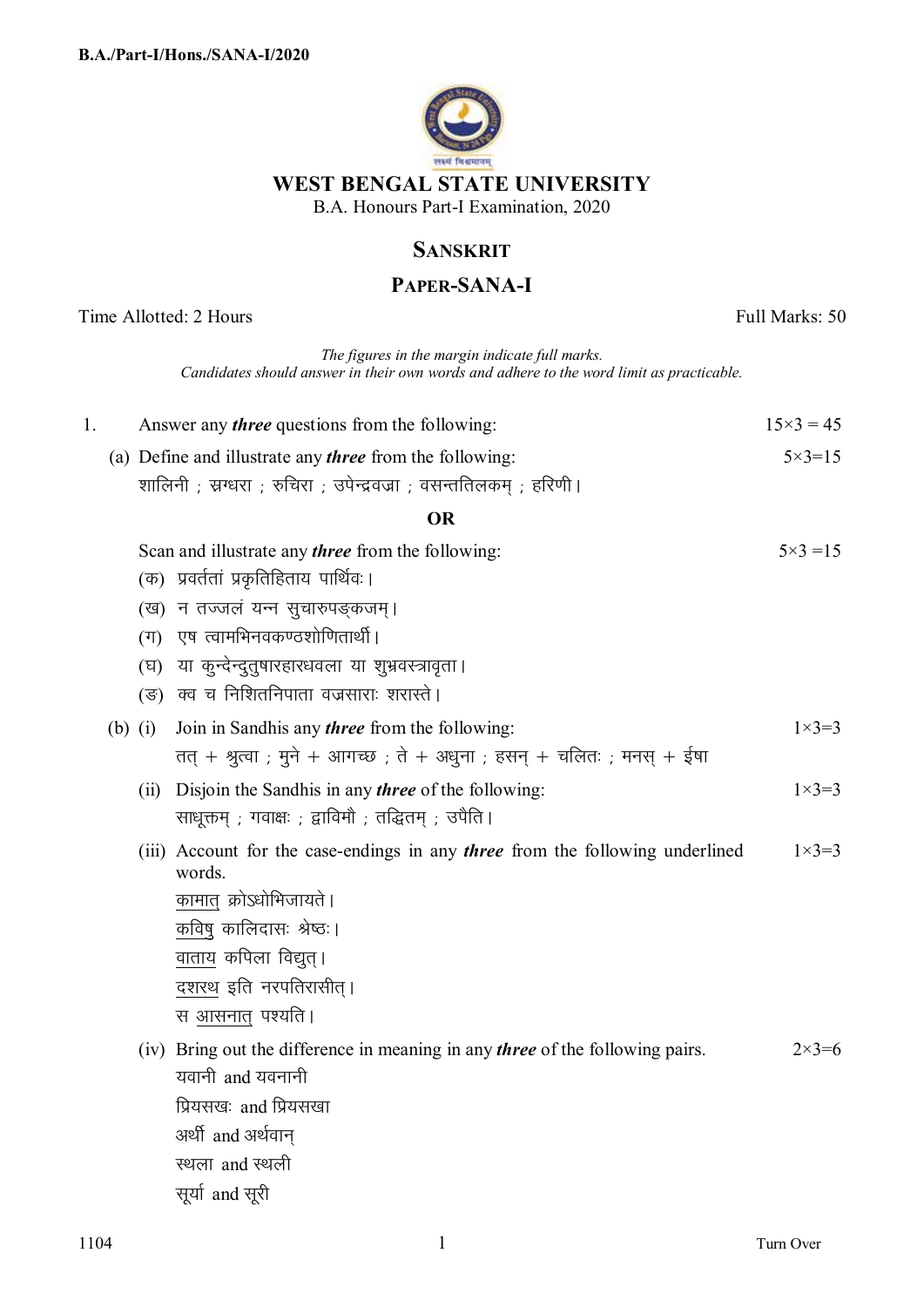#### **B.A./Part-I/Hons./SANA-I/2020**

(c) Name and expound the Samāsas in any *five* from the following: प्रत्यक्षम**ः पञ्चवटीः घनश्यामः : मातापितरौ**ः निर्मक्षिकम**ः दण्डादण्डिः अग्नीषोमौ**ः प्रियंवटा ।  $3\times5 = 15$ 

## **OR**

Correct or justify any *five* from the following:

- (क) नुसिंहाय नमस्कर्मः ।
- (ख) मुखेन त्रिलोचनः।
- (ग) पजितो यः सरासरैः ।
- (घ) जातं वंशे भवनविदिते ।
- (ङ) सत्यं परित्यक्त्वा मिथ्यां मा भज।
- (च) प्रदीयतां दाशरथाय मैथिली।
- (छ) अपारा भगवानस्य महिमा।
- (ज) धिक राज्ञे, यः प्रजा न शासति।

### (d) Translate into Sanskrit and write in Devnāgarī script: 15

 The Ganges flowed down to the earth from the head of Śiva. There, while flowing, the Ganges disturbed the sacrifice of a sage, named Jahnu. So, the sage drank all water of the Ganges completely in anger. Then on hearing the earnest request of Bhagīratha, he released the Ganges again. So the river is called Jāhnavī.

### **OR**

 The character of a good man is like that of a tree. The tree stands in the rays of the sun. Still it gives shade to the travelers standing beneath it. The woodcutter may strike at its root, but it never withdraws its shade from his head. Its branches afford shelter to many birds. Such is the character of good men.

(e) Translate into English: 15

सर्वधनेषु विद्याधनमेव श्रेष्ठम् । विद्यैव मनुष्याणां परमं भूषणम् । सुविशालं गृहं सुविपूलं धनं कुसुमितं यौवनं च कालवशात् क्षयं यान्ति । विद्याधनन्तु दानेन वर्धितमेव भवति । न हि विद्या बहिःशोभां सम्पादयति, परन्तु अन्तःकरणवृत्तेरुन्मेषणात् सा बुद्धिप्रकर्षं विदधाति। विदुषां सर्वत्रैव समादरः । तस्मात् यथार्थमेव उक्तम् चाणक्यपादेन– स्वदेशे पूज्यते राजा विद्वान् सर्वत्र पूज्यते इति ।

### **OR**

कस्यचित् नृपस्य प्रियसेवकः आसीत् कश्चित् वानरः । एकदा नृपः निद्रां गतः । वानरः व्यजनेन तं नुपम अवीजयत् । तस्मिन समये एका मक्षिका नुपस्य नासिकायाम उपाविशत् । वानरः वारं वारं तां व्यजनेन निवारयति स्म। मक्षिकापि पूनः पूनः आगत्य तत्रैव अतिष्ठत। एतेन वानरः क्र्द्धः सन् खड्गेन तां प्रहरति स्म। मक्षिका त् उड्डीय दूरमगच्छत्। नृपस्य नासिका छिन्ना  $\overline{3}$ <sub>JITH</sub>

 $3 \times 5 = 15$